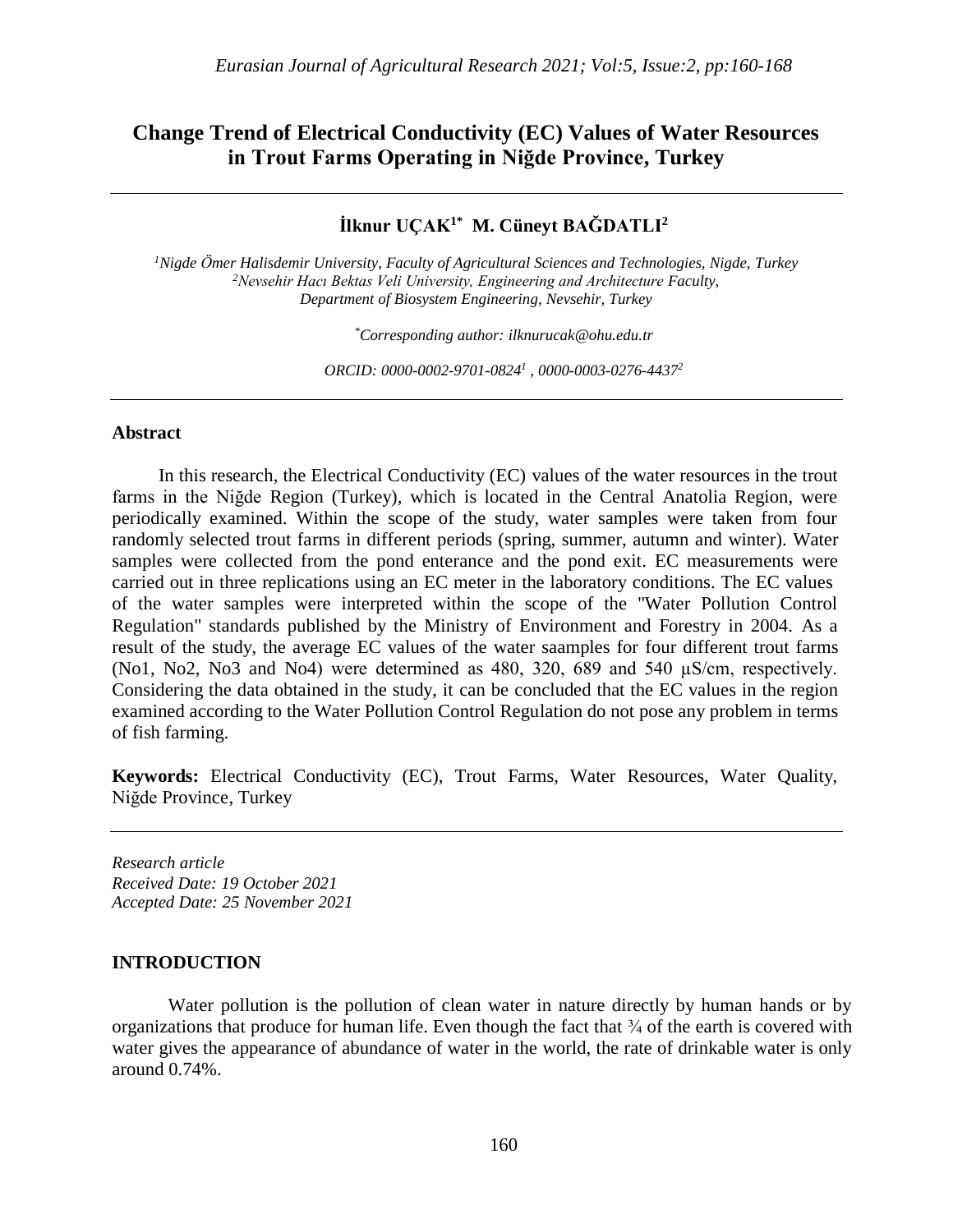The world population, which was 1 billion at the beginning of the Industrial Revolution in the last quarter of the 18th century, reached 2.5 billion in 1950 and approximately 7 billion at the end of 2010. Reasons such as the rapid increase in the world population, the excessive development of industry and technology, and the inability to sufficiently establish or spread environmental awareness cause the amount of potable water in the world to decrease gradually. Studies show that water use worldwide has doubled in the last 40 years. In addition, the irresponsible pollution of potable water resources paves the way for problems that cannot be recycled. Estimates show that increasing water demand and decreasing clean water supply curves will intersect in 2030. This naturally means that there will be a universal crisis (Akin and Akin, 2007; Sağlam and Bellitürk, 2003).

The aquaculture sector has been a growing area in the world and in Turkey. In particular, the decrease in natural stocks due to global warming and environmental pollution has increased interest in aquaculture and has an increasing trend against products obtained from natural hunting (Anonymous, 1993; Çelikkale et al., 1994). World aquaculture production is 170 million tons in total, 80 million tons of which is obtained through aquaculture (Anonymous, 2018). The aquaculture sector is a growing and developing sector all over the world. According to the statistics of the Food and Agriculture Organization (FAO), Turkey is the third fastest growing country in aquaculture in the world (Coşkun et al., 2011). In Turkey, aquaculture, which started especially in the 1970s, is around 630 thousand tons in total, including 354 thousand tons of hunting and 276 thousand tons of aquaculture (Anonymous, 2018). With a production of approximately 110 thousand tons, trout ranks first among the species that are farmed in Turkey. The reason for this is the ease of production of trout farming compared to other fish, the better marketing network, the availability of fresh water resources with suitable characteristics for aquaculture in Turkey, the number of facilities and the amount of production (Emre and Kürüm, 1998).

There is a wide historical background for the natural life and cultural conditions of the trout. Trout are affected by various environmental factors (temperature, salinity (EC), pH, dissolved oxygen and ammonia), especially growth and reproduction activities, both in the natural environment and in the culture environment, and these have extreme and normal limits, and these environmental factors alone are effective. as well as it can make a folded effect together. These environmental conditions should be well known before aquaculture (Molony, 2001).The electrical conductivity (EC) of a water is the sum of the amounts of salts or soluble substances present in the water. The electrical conductivity of water depends on both geological factors and external influences. The conductivity increases in parallel with the increase in temperature and salinity (Özdemir et al., 2007; Dirican and Musul, 2008).

In this research, some of the trout farms operating in the Nigde region were investigated.This study was carried out to determine the seasonal change trend of Electrical Conductivity (EC) values in water resources. In this study, water samples were taken in four different periods (April, July, October, January) at the entrance and exit of the ponds from four trout farms selected by random sampling method. In the study, the EC values of the water samples collected from the trout farms were evaluated periodically and their suitability for trout farming was examined.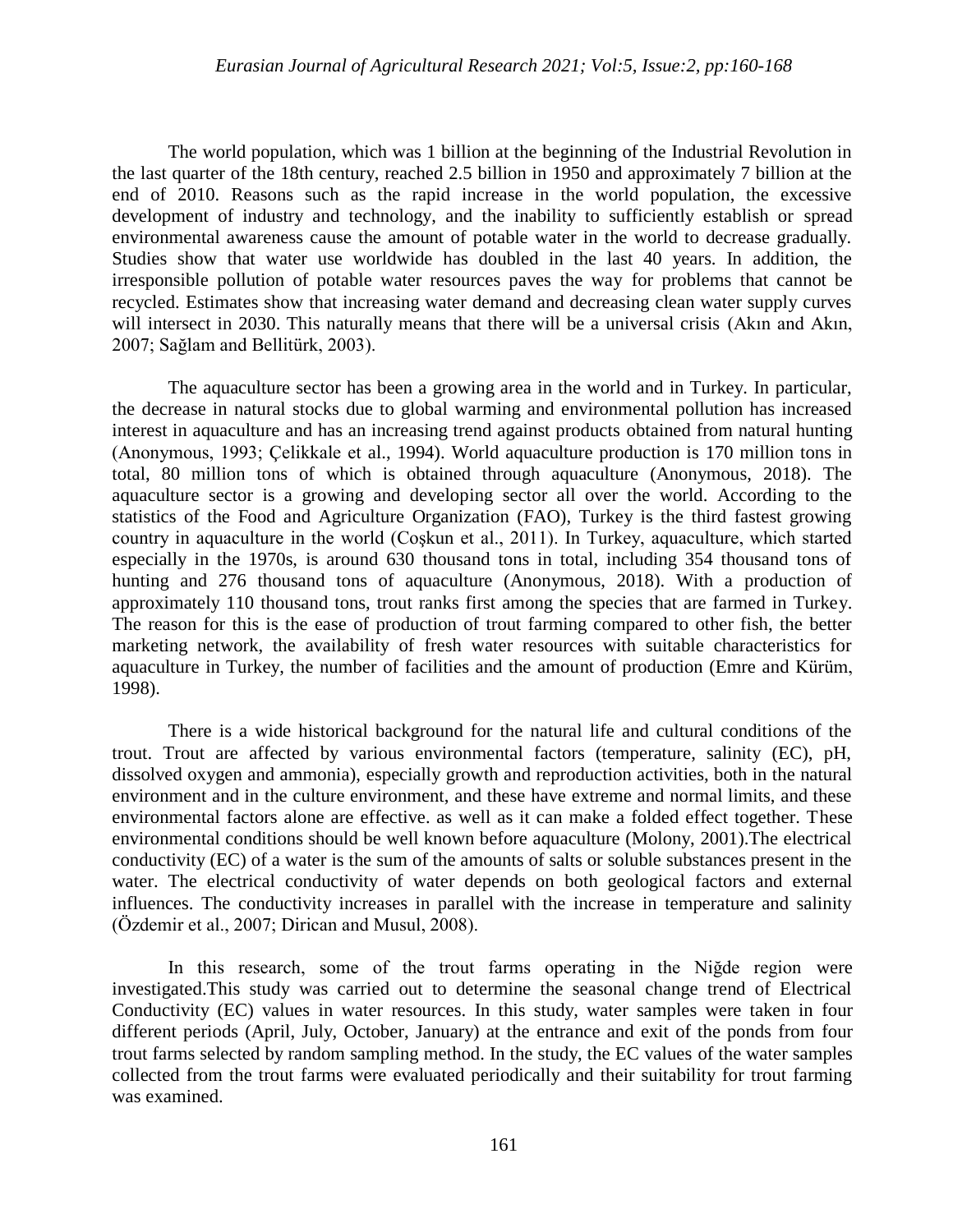## **MATERIALS and METHODS**

In this research, EC values of water resources of randomly selected trout farms in Niğde province were examined during four seasons (spring, summer, autumn and winter). Water samples were collected from the water sources in the pond enterance and from the pond exit. All samples were collected and transported to the laboratory. EC values were determined in laboratory conditions with digital display EC meters. The application regarding the EC measurements made in the laboratory environment is given in Picture 1.



**Picture 1.** EC measurements of water samples

The EC values were evaluated according to the Water Pollution Control Regulation (Anonymous, 2004). Water samples were taken from the pool inlet and outlet waters from the designated areas for 4 periods. The periods during which water samples were taken are presented in Table 1.

| <b>Seasons</b> | <b>Dates</b>        | <b>Locations</b>        |  |  |  |
|----------------|---------------------|-------------------------|--|--|--|
| <b>Spring</b>  | <b>April 2021</b>   | <b>Entrance of Pond</b> |  |  |  |
|                | <b>April 2021</b>   | <b>Exit of Pond</b>     |  |  |  |
| <b>Summer</b>  | <b>July 2021</b>    | <b>Entrance of Pond</b> |  |  |  |
|                | <b>July 2021</b>    | <b>Exit of Pond</b>     |  |  |  |
| <b>Autumn</b>  | October 2021        | <b>Entrance of Pond</b> |  |  |  |
|                | October 2021        | <b>Exit of Pond</b>     |  |  |  |
| <b>Winter</b>  | <b>January 2021</b> | <b>Entrance of Pond</b> |  |  |  |
|                | <b>January 2021</b> | <b>Exit of Pond</b>     |  |  |  |

**Table 1.** Dates and locations of water samples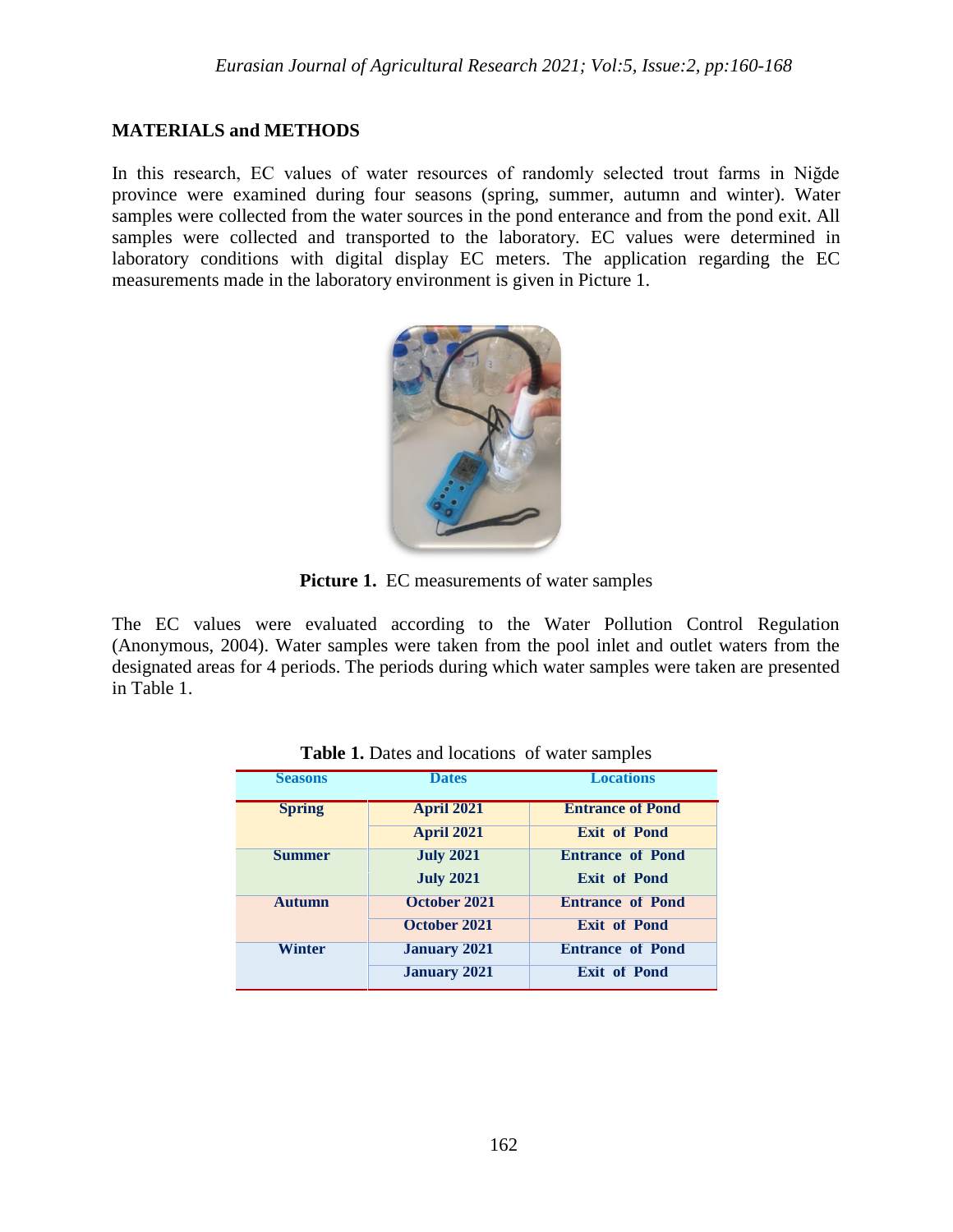### **RESEARCH FINDINGS**

The EC changes of the pond entrance and pond exit in the No1 trout farm were periodically evaluated. As a result of the analysis, the periodic trend of the EC changes in the No1 trout farm is given in Figure 1.



Figure 1. Periodic trend of EC changes in "No.1" trout farm

While the EC value measured from the water source at the entrance of the pond in April in the trout farm No. 1 was  $350.0 \mu s/cm$ , the EC value at the pond outlet was determined as  $370.0 \mu s/cm$ , the EC value at the pond outlet was determined as  $370.0 \mu s/cm$ . µS/cm. In July, the EC value at the pond entrance was 210.0 µS/cm, while the EC value at the pond exit was measured as  $225.0 \mu S/cm$  in the same month. In October, the EC of the pond entrance was 290.0 µS/cm, while it was determined as 306.0 µS/cm at the pond exit.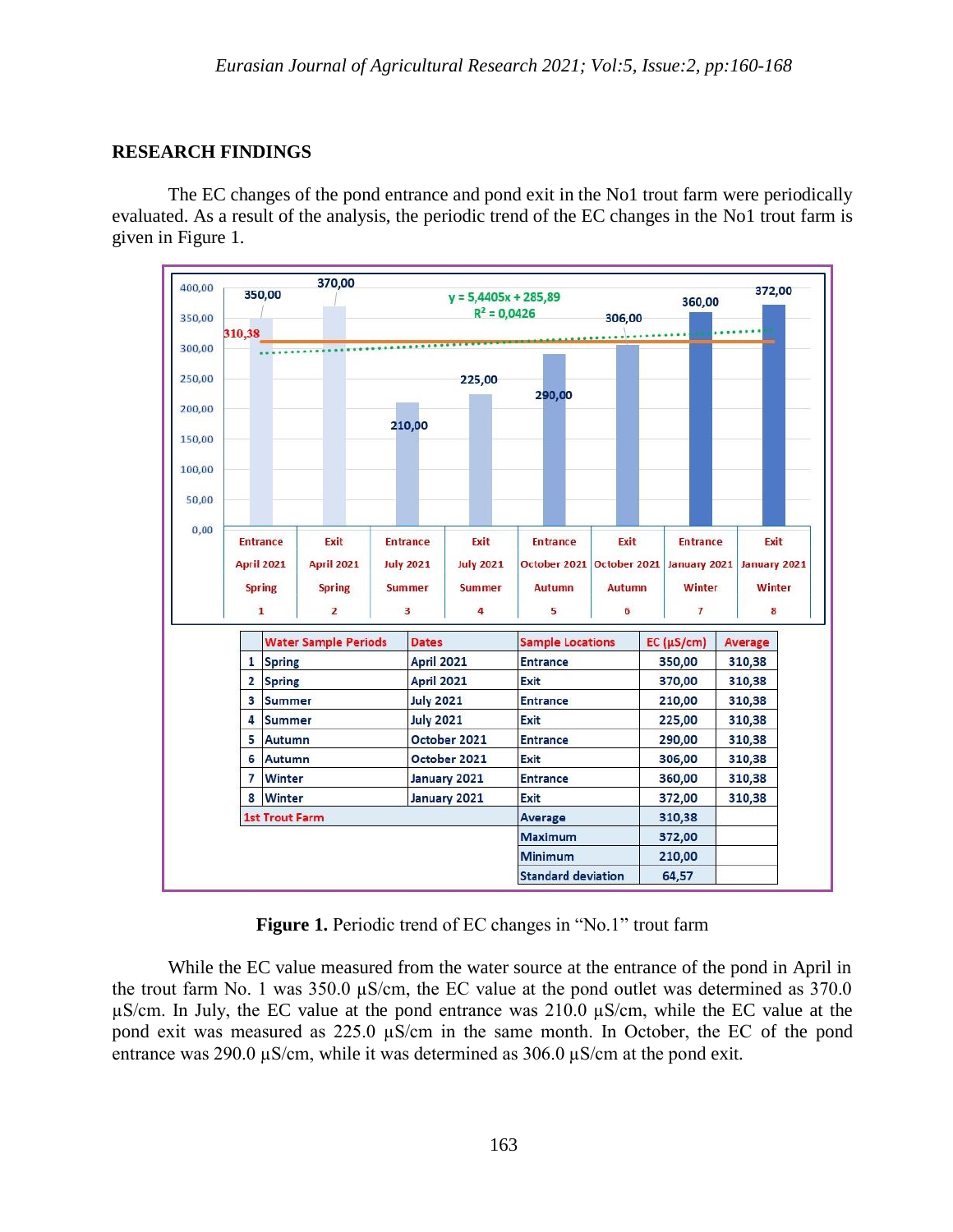The EC value in January was determined as  $360.0 \mu S/cm$  at the pond entrance and 372.0 µS/cm at the pond exit. The average EC value determined in the water samples collected during all periods in the No1 trout farm was determined as 310.38 µS/cm. The seasonal EC distribution of the water used in the No2 trout farm is presented graphically in Figure 2.



**Figure 2.** Periodic trend of EC changes in "No.2" trout farm

Considering the periodic distribution of the EC value of the water in the No. 2 trout farm; the EC value at the pond entrance was 380.0 µS/cm in April, while the EC value at the pond exit was 390.0 µS/cm. In July, the EC value was determined as 230 µS/cm at the pond entrance and 247.0  $\mu$ S/cm at the pond exit. In October, the EC value at the pond entrance was measured as 250.0  $\mu$ S/cm and the EC value at the pond exit was measured as 263.0  $\mu$ S/cm. In January, while the EC value at the pond entrance was 380.0 µS/cm, the EC value at the pond exit increased by 0.09 to 389.0  $\mu$ S/cm. The mean EC value was determined as 316.13  $\mu$ S/cm.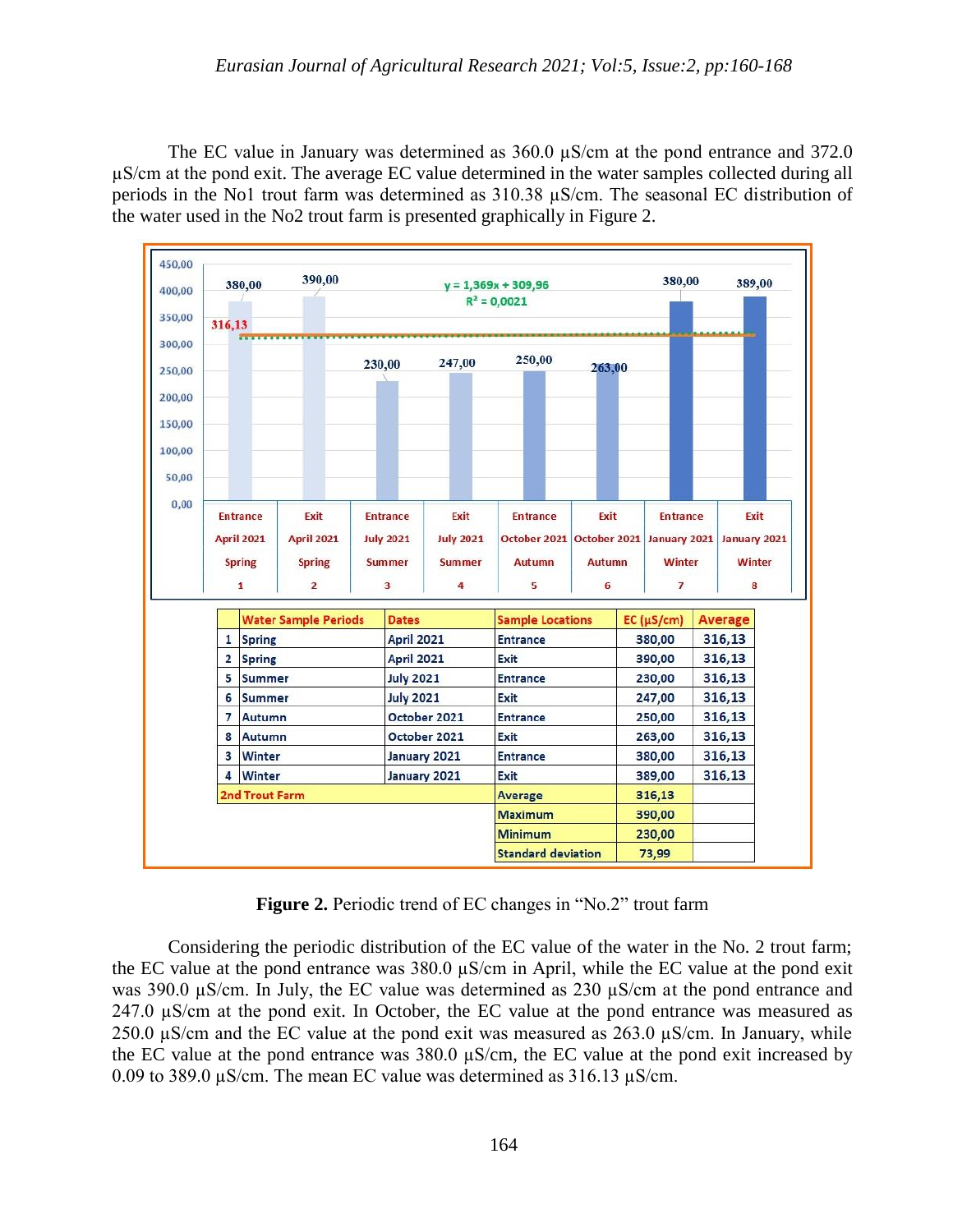During the whole periods, the highest EC value was 390.0 µS/cm and the lowest EC value varied in the range of 230.0  $\mu$ S/cm in the No. 2 trout farm. The standard deviation of all values was calculated as 73.99. The periodic distribution graph of the EC change in the trout farm No. 3 is presented in Figure 3.

| 400,00 |                 | 375,00                |                             |                   |                  |                              | $y = 6x + 273,5$                | 370,00                                 |               |                    |                |                  |  |
|--------|-----------------|-----------------------|-----------------------------|-------------------|------------------|------------------------------|---------------------------------|----------------------------------------|---------------|--------------------|----------------|------------------|--|
|        |                 | $R^2 = 0,0525$        |                             |                   |                  |                              |                                 |                                        |               |                    |                |                  |  |
|        |                 |                       | 300,50                      |                   |                  |                              |                                 |                                        |               |                    |                | 384,00           |  |
|        |                 | <br>245,00            |                             |                   |                  |                              | 251,00<br>240,00                |                                        |               |                    |                |                  |  |
|        |                 |                       |                             | 282,00            |                  |                              | 257,00                          |                                        |               |                    |                |                  |  |
|        |                 |                       |                             |                   |                  |                              |                                 |                                        |               |                    |                |                  |  |
|        |                 |                       |                             |                   |                  |                              |                                 |                                        |               |                    |                |                  |  |
|        |                 |                       |                             |                   |                  |                              |                                 |                                        |               |                    |                |                  |  |
|        |                 |                       |                             |                   |                  |                              |                                 |                                        |               |                    |                |                  |  |
|        |                 |                       |                             |                   |                  |                              |                                 |                                        |               |                    |                |                  |  |
|        |                 |                       |                             |                   |                  |                              |                                 |                                        |               |                    |                |                  |  |
|        | <b>Entrance</b> |                       |                             | Exit              |                  | <b>Entrance</b>              | Exit                            | <b>Entrance</b>                        | Exit          | <b>Entrance</b>    |                | Exit             |  |
|        |                 | <b>April 2021</b>     |                             | <b>April 2021</b> | <b>July 2021</b> |                              | <b>July 2021</b>                | October 2021 October 2021 January 2021 |               |                    | January 2021   |                  |  |
|        |                 | <b>Spring</b>         |                             | <b>Spring</b>     | <b>Summer</b>    |                              | <b>Summer</b>                   | <b>Autumn</b>                          | <b>Autumn</b> | Winter             |                | <b>Winter</b>    |  |
|        |                 | 1                     |                             | $\overline{2}$    | 3                |                              | 4                               | 5                                      | 6             | 7                  |                | 8                |  |
|        |                 |                       | <b>Water Sample Periods</b> |                   |                  |                              | <b>Dates</b>                    | <b>Sample Locations</b>                |               | $EC$ ( $\mu$ S/cm) | <b>Average</b> |                  |  |
|        |                 | $\mathbf{1}$          | <b>Spring</b>               |                   |                  |                              | <b>April 2021</b>               | <b>Entrance</b><br>Exit                |               | 375,00             |                | 300,50<br>300,50 |  |
|        |                 | $\overline{2}$        | <b>Spring</b>               |                   |                  |                              | <b>April 2021</b>               |                                        |               | 282,00             |                |                  |  |
|        |                 | 3                     | Summer                      |                   |                  | <b>July 2021</b>             |                                 | <b>Entrance</b>                        |               |                    |                | 300,50           |  |
|        |                 | 4                     | <b>Summer</b>               |                   |                  | <b>July 2021</b>             |                                 | Exit                                   |               | 257,00             |                | 300,50           |  |
|        |                 | 5                     | Autumn                      |                   |                  |                              | October 2021<br><b>Entrance</b> |                                        |               | 240,00             | 300,50         |                  |  |
|        |                 | 6                     | Autumn<br>Winter            |                   |                  | October 2021<br>January 2021 |                                 | Exit                                   |               | 251,00             | 300,50         |                  |  |
|        |                 | 7                     |                             |                   |                  |                              |                                 | <b>Entrance</b>                        |               |                    | 300,50         |                  |  |
|        |                 | 8                     | Winter                      |                   |                  |                              | Exit<br>January 2021            |                                        |               | 384,00             | 300,50         |                  |  |
|        |                 | <b>3rd Trout Farm</b> |                             |                   |                  |                              | Average                         |                                        | 300,50        |                    |                |                  |  |
|        |                 |                       |                             |                   |                  |                              |                                 | <b>Maximum</b>                         |               | 384,00             |                |                  |  |
|        |                 |                       |                             |                   |                  |                              |                                 | <b>Minimum</b>                         |               | 240,00             |                |                  |  |
|        |                 |                       |                             |                   |                  |                              |                                 | <b>Standard deviation</b>              |               | 64,12              |                |                  |  |

**Figure 3.** Periodic trend of EC changes in "No.3" trout farm

Significant changes were detected between the EC values measured in the water samples taken from the pond entrance and pond exits in April, July, October and January in the No 3 trout farm. While the EC value of the water sample taken from the pond entrance was 375.0 µS/cm in April, the EC value measured from the same pond entrance was 245.0  $\mu$ S/cm with a decrease of 130.0 µS/cm in January.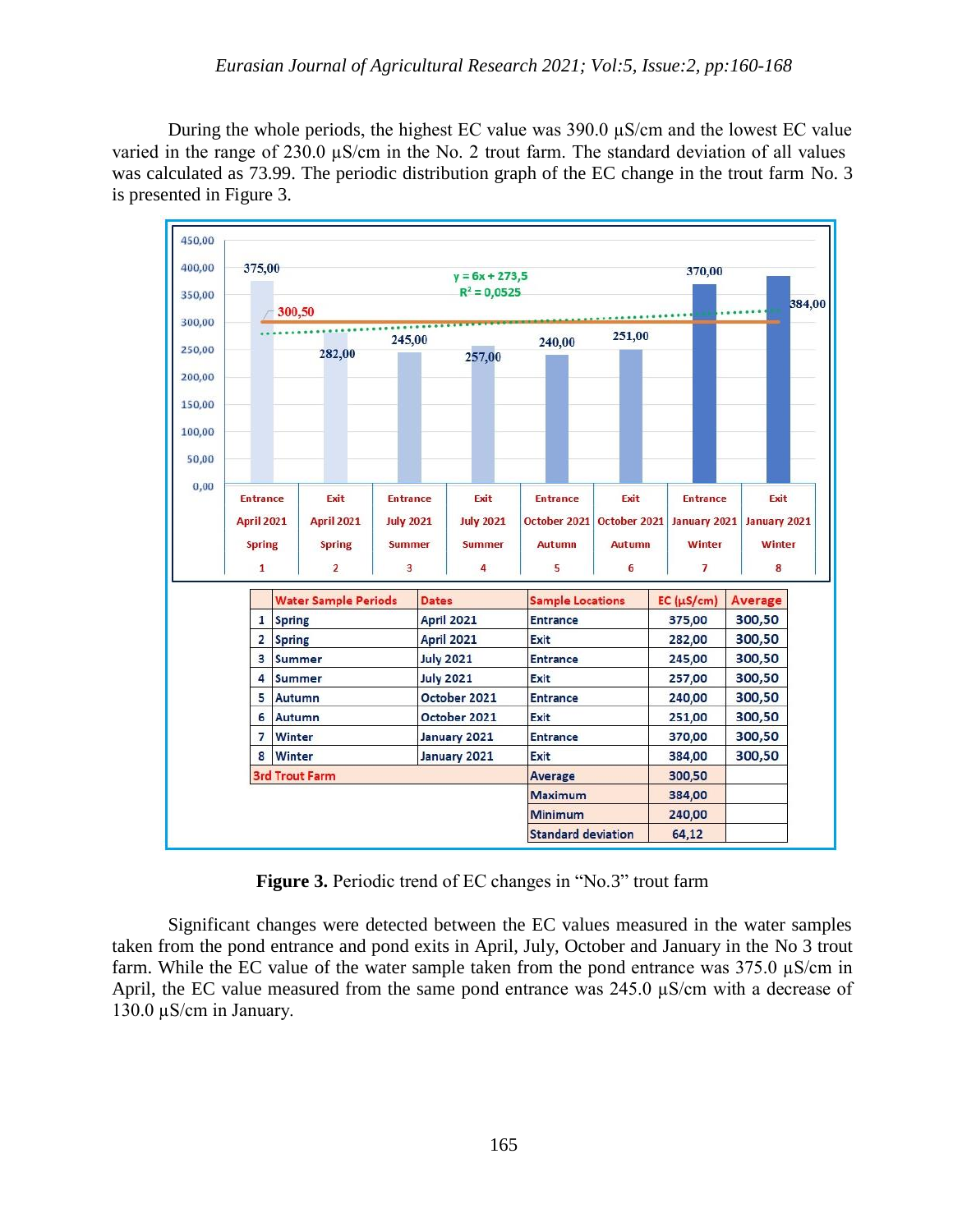In general, the average EC values of the water samples taken from the pond entrance and exit during all periods were found to be 300.50 µS/cm. The seasonal distribution trend of EC changes in water samples taken in four different periods in trout farm No. 4 is summarized with the graph given in Figure 4.



**Figure 4.** Periodic trend of EC changes in "No.4" trout farm

Considering the periodic distribution of the EC change in the surface spring water used in the No 4 trout farm; It can be seen that there is a significant change between periods. EC values in April, July, October and January vary between 255.0-360.0 µS/cm. The average of the EC values measured in the water samples was 312.13 µS/cm.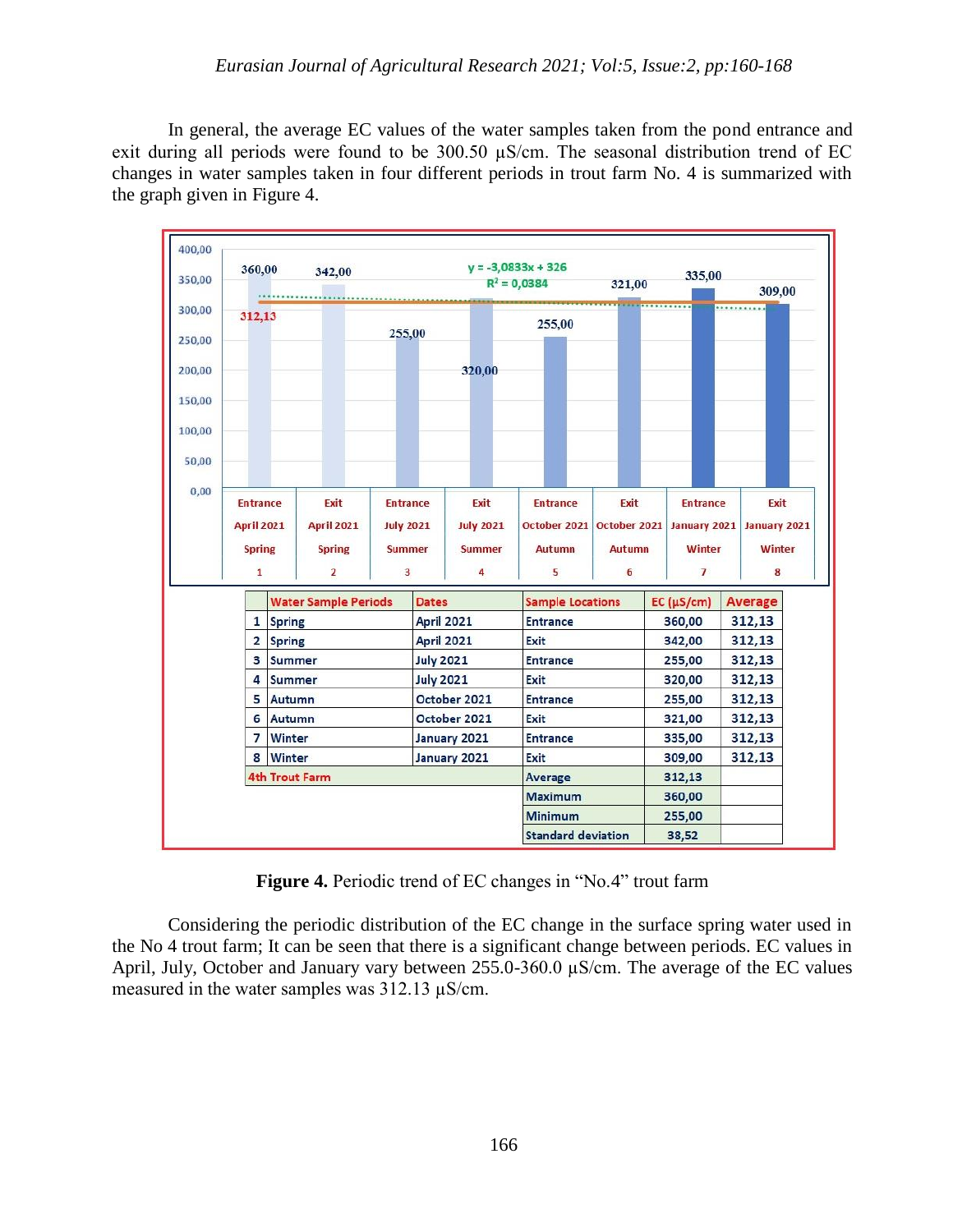### **CONCLUSION and RECOMMENDATIONS**

EC values were determined in water samples of four different trout farms selected by random sampling method in Niğde region. Water samples were collected from pond inlets and pond outlets in trout farms. In general, the average EC values in the water samples were 310.38, 316.13, 300.50 and 312.13 µS/cm in trout farms 1, 2, 3 and 4 respectively;

However, when the EC distributions in the water samples of different periods are examined, the EC values in all the enterprises were higher in April and January compared to other months. The EC values in July were measured at a higher level compared to other months.

The electrical conductivity (EC) of water depends on both geological factors and external influences. As pollution increases in water, the electrical conductivity value exceeds  $1000 \mu S/cm$ (Dirican and Mosul, 2008). Since the EC values of the water samples taken from the trout farms are below 1000 µS/cm, there is no risk in terms of salinity.

Cleanliness of water resources and keeping its chemical content below permissible limits are extremely important factors in trout farming. Sudden adverse changes in water quality will also significantly affect fish production. In particular, it is extremely important to constantly monitor the water source and to take measures against possible negativities. The increasing trend of fish farming in the Central Anatolian Region also increases the interest in this sector. It is among the preferred sectors especially in terms of incentives provided by the state and economic gain.

### **ACKNOWLEDGMENT**

This study was supported by the Scientific Research Projects Unit of Niğde Ömer Halisdemir University with TGT 2019/12-HIDEP project number.

### **REFERENCES**

- Anonymous, 2004. Su Kirliliği Kontrolü Yönetmeliği, Çevre ve Orman Bakanlığı, Ankara <http://web.deu.edu.tr/atiksu/ana39/skkypdf.pdf> (Access Date: 04.08.2021) (in Turkish)
- Anonymous 2018. Su Ürünler Verileri, Türkiye İstatistik Kurumu, Ankara (in Turkish)
- Anonymous 1993. Türkiye'de Yetiştiriciliğin Çevresel Etkisi ve Bunun Turizm, Rekrasyon ve Özel Koruma Alanları ile İlişkisi , TÜGEM, 1-185, Ankara (in Turkish)
- Akın M. & Akın G. 2007. Suyun Önemi, Türkiye'de Su Potansiyeli, Su Havzaları ve Su Kirliliği. *Ankara Üniversitesi Dil ve Tarih-Coğrafya Fakültesi Dergisi,* 47 (2):105-118 (in Turkish)
- Coşkun F. Gültek A. Patrona K. & Gür A. 2011. Su Ürünleri Yetiştiriciliği Sektör Raporu. Türkiye (in Turkish)
- Çelikkale MS. 1994. İç Su Balıkları ve Yetiştiriciliği, Cilt I, Karadeniz Teknik Üniversitesi, Sürmene Deniz Bilimleri Fakültesi, Yayın No: 2, (in Turkish)
- Dirican S. & Musul H. 2008. Çamlıgöze Baraj Gölü'nün (Sivas) bazı Fizikokimyasal özellikleri ve Cladocera Türleri Üzerine Bir Ön Çalışma, *Harran Üniversitesi Ziraat Fakültesi Dergisi*, 12(4):19-24. (in Turkish)